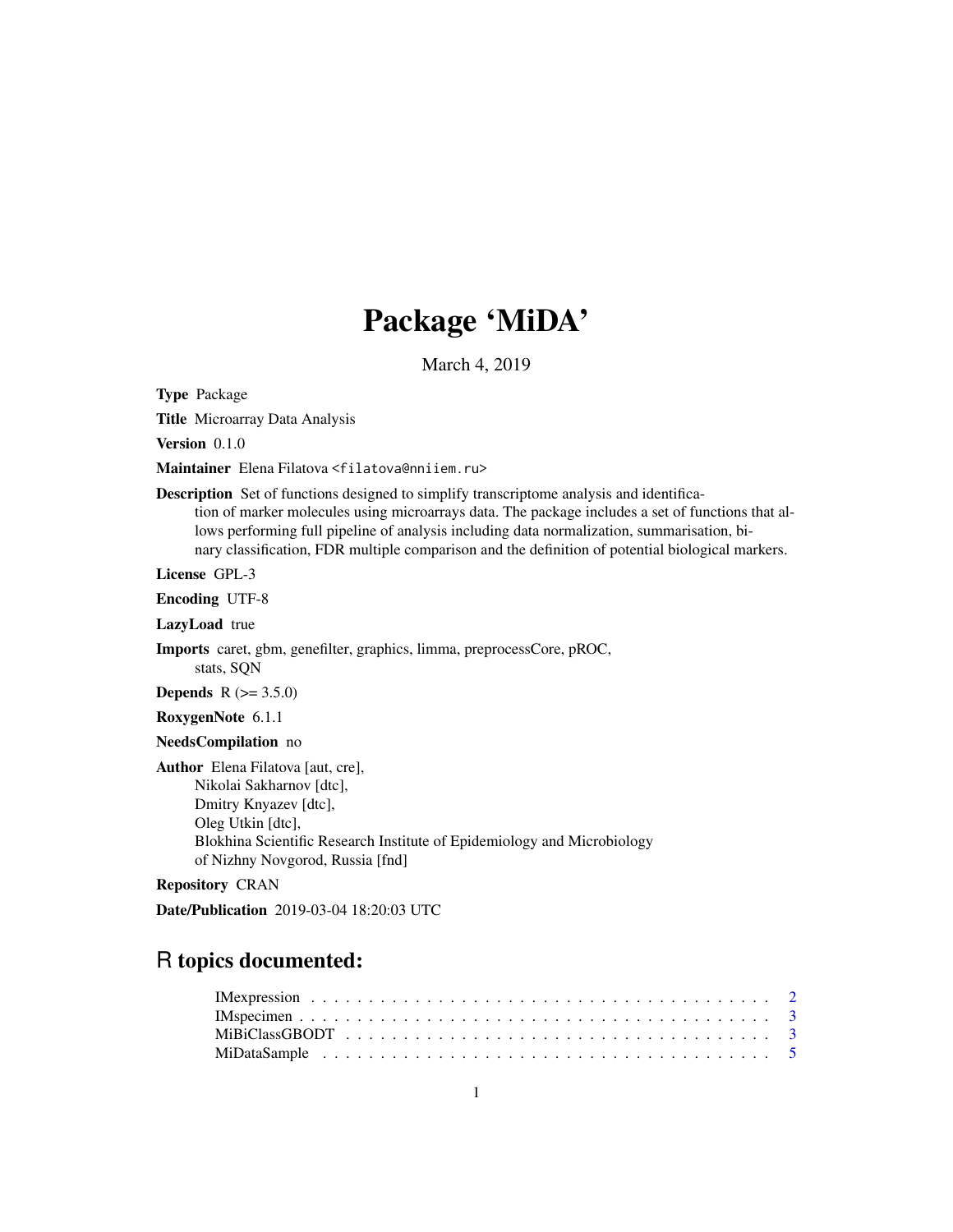# <span id="page-1-0"></span>2 IMexpression

| Index |  |
|-------|--|

IMexpression *Infectious mononucleosis transcriptome*

# Description

This is compilied numeric matrix of raw microarray intensities data. Each of 100 rows corresponds to a probe (gene, transcript) and each of 89 column correspondes to a specimen (patient). Specimen is total mRNA samples from human peripheral blood leukocytes' taken from healthy children and children with infectious mononucleosis of different ethiology. Specimen features are in IMspecimen data.

# Usage

data(IMexpression)

# Format

A matrix with 100 rows and 89 variables

# Details

- rownames. Probes IDs. For most transcripts there are several probes.
- colnames. Specimen IDs.

# Author(s)

Nikolai A. Sakharnov, Dmitry I. Knyazev, Oleg V. Utkin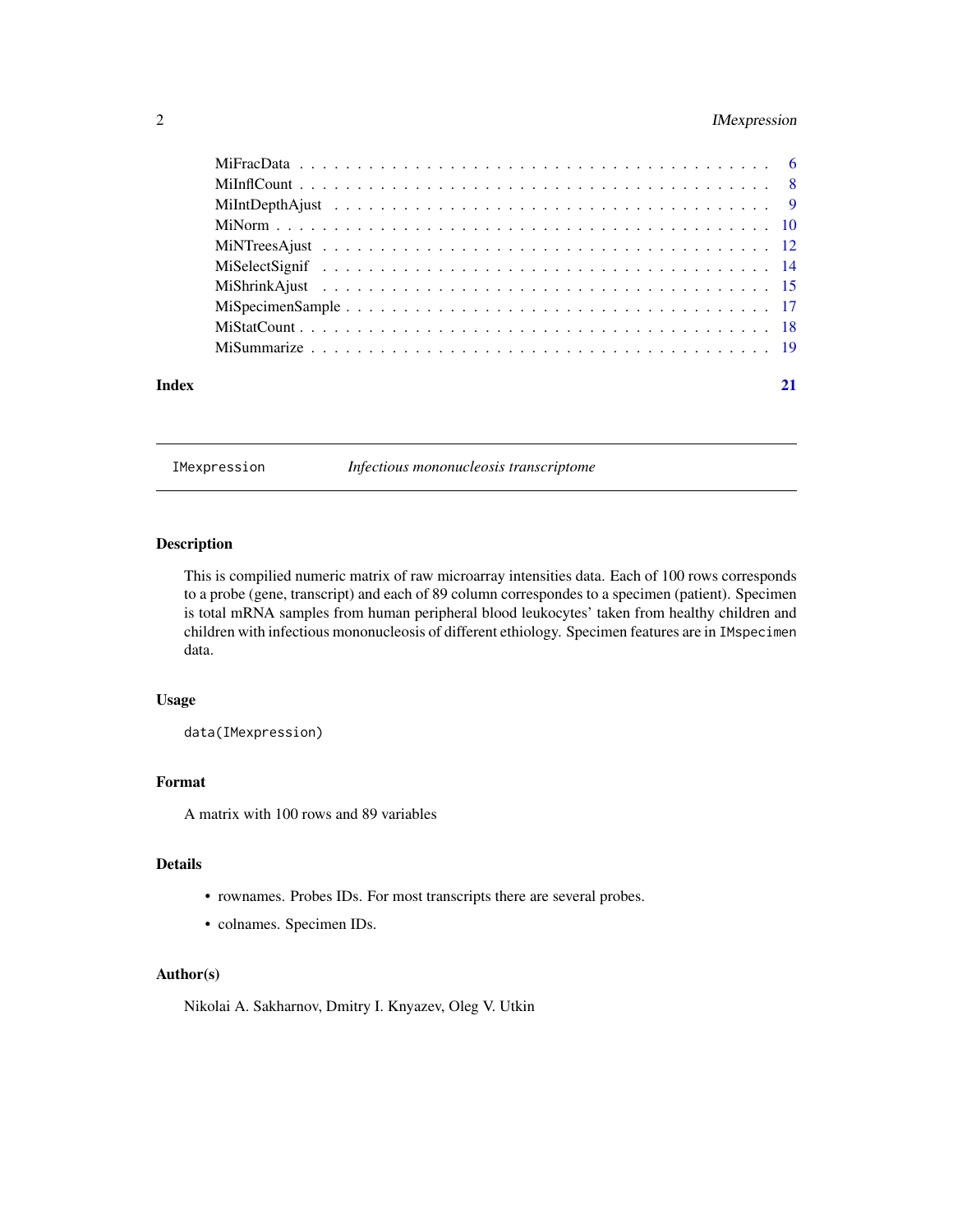<span id="page-2-0"></span>

# Description

A dataset containing information about specimens from IMexpression data: IDs and diagnoses.

#### Usage

data(IMspecimen)

# Format

A data frame with 89 rows and 2 variables.

# Details

- ID. Specimen ID, factor variable with 89 levels.
- diagnosis. Specimen diagnosis: "ebv" (children with acute EBV mononucleosis), "hhv6" (children with acute HHV6 mononucleosis), "norm" (healthy children). Factor variable with 3 levels.

#### Author(s)

Nikolai A. Sakharnov, Dmitry I. Knyazev, Oleg V. Utkin

<span id="page-2-1"></span>MiBiClassGBODT *Binary classification using gradient boosting over desicion trees*

# Description

This function conducts a binary classification of specimens based on microarray gene (transcript) expression data. Gradient boosting over desicion trees algorithm is used. Several generalized boosted regression models are fitted during cross-validation, for each model measurements of classification quality and feature importance are returned.

# Usage

```
MiBiClassGBODT(Matrix, specimens, n.crossval = 5, ntrees = 10000,
  shrinkage = 0.1, intdepth = 2)
```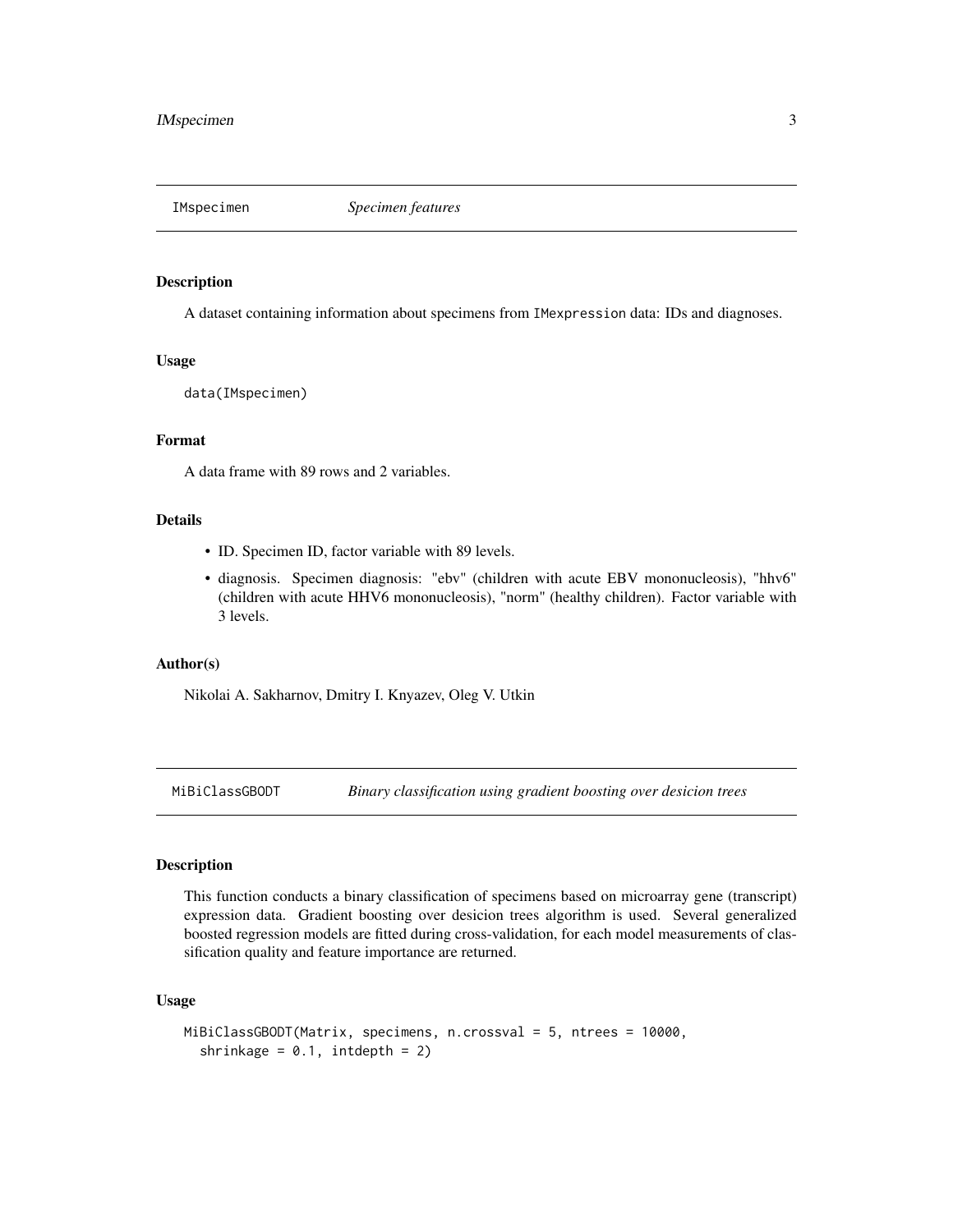# <span id="page-3-0"></span>**Arguments**

| Matrix     | numeric matrix of expression data where each row corresponds to a probe (gene,<br>transcript), and each column correspondes to a specimen (patient). |
|------------|------------------------------------------------------------------------------------------------------------------------------------------------------|
| specimens  | factor vector with two levels specifying specimens in the columns of the Matrix.                                                                     |
| n.crossval | integer specifying number of cross-validation folds.                                                                                                 |
| ntrees     | integer specifying the total number of decision trees (boosting iterations).                                                                         |
| shrinkage  | numeric specifying the learning rate. Scales the step size in the gradient descent<br>procedure.                                                     |
| intdepth   | integer specifying the maximum depth of each tree.                                                                                                   |

# Details

Matrix must contain specimens from two classification groups only. To sample expression matrix use [MiDataSample](#page-4-1).

The order of the variables in specimens and the columns of Matrix must be the same. Levels of specimens are two classification groups. To sample specimens use [MiSpecimenSample](#page-16-1).

Number of cross-validation folders defines number of models to be fitted. For example, if n.crossval=5 then all specimens are divided into 5 folders, each of them is later used for model testing, so 5 models are fitted. See [createFolds](#page-0-0) for details.

While boosting, basis functions are iteratively adding in a greedy fashion so that each additional basis function further reduces the selected loss function. Gaussian distribution (squared error) is used. ntrees, shrinkage, intdepth are parameters for model tuning. See [gbm](#page-0-0) for details.

# Value

list of 2:

QC - matrix containing quality measures for each fitted model and their summary. Accur - accuracy (percentage of correct predictions), AUC - area under ROC curve (see [roc](#page-0-0)), MCC - Mattew's correlation coefficient

formula ((TP\*TN)-(FP\*FN))/sqrt((TP+FP)\*(TP+FN)\*(TN+FP)\*(TN+FN)),

F1sc - F1 score

formula 2xPresxRec/(Pres+Rec).

If all the data points from one class are misclassified into other, MCC and F1 score may get NaN values.

Importance - list of data frames containing for each fitted model: var - probe ID and rel.inf - its feature importance for classification (relative influence).

Feature importance (relative influence) graphs are also produced.

### Author(s)

Elena N. Filatova

# See Also

[createFolds](#page-0-0), [gbm](#page-0-0), [MiSpecimenSample](#page-16-1), [MiDataSample](#page-4-1), [roc](#page-0-0)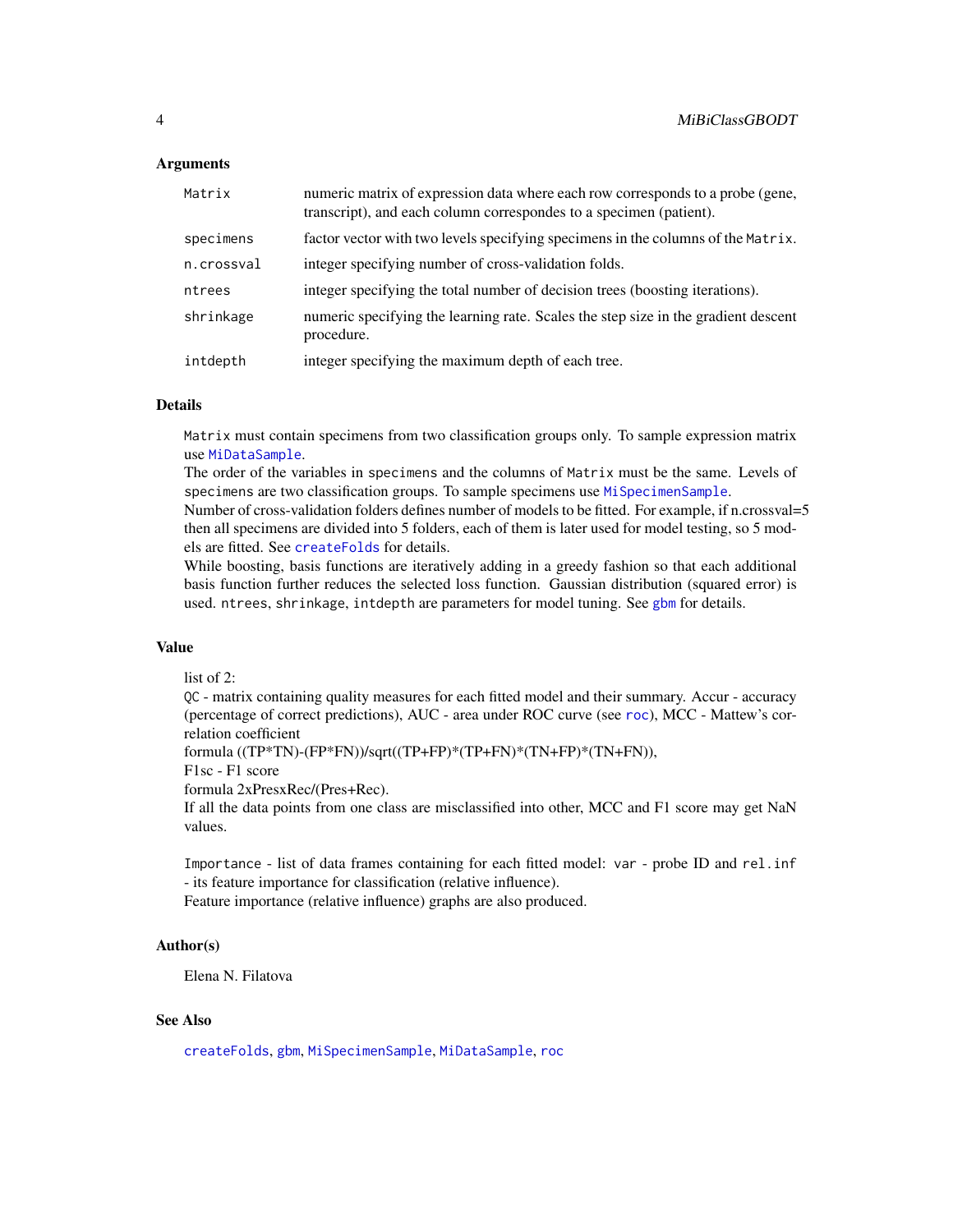# <span id="page-4-0"></span>MiDataSample 5

# Examples

```
#get gene expression and specimen data
data("IMexpression");data("IMspecimen")
#sample expression matrix and specimen data for binary classification,
#only "NORM" and "EBV" specimens are left
SampleMatrix<-MiDataSample(IMexpression, IMspecimen$diagnosis,"norm", "ebv")
SampleSpecimen<-MiSpecimenSample(IMspecimen$diagnosis, "norm", "ebv")
#Fitting, low tuning for faster running
BoostRes<-MiBiClassGBODT(SampleMatrix, SampleSpecimen, n.crossval = 3,
                      ntrees = 10, shrinkage = 1, intdepth = 2)
BoostRes[[1]] # QC values for n.crossval = 3 models and its summary
length(BoostRes[[2]]) # n.crossval = 3 data frames of probes feature importance for classification
head(BoostRes[[2]][[1]])
```
<span id="page-4-1"></span>MiDataSample *Select matrix columns based on values of attendant vector*

# Description

This function selects columns of a matrix that correspond to 1 or 2 factor levels of attendant vector.

#### Usage

```
MiDataSample(Matrix, specimens, group1, group2 = NULL)
```
# Arguments

| Matrix    | matrix                                                      |
|-----------|-------------------------------------------------------------|
| specimens | factor vector with length equal to number of Matrix columns |
| group1    | value of factor level to sample                             |
| group2    | additional value of factor level to sample                  |

#### Details

This function is ment for sampling specimens in gene/transcript expression matrix for binary classification in case when specimens belong to more than two groups. The aim is to create gene/transcript expression matrix that contains specimens for only 1 or 2 groups. Groups are specified in corresponding factor vector that contains specimens description. It should be used together with [MiSpecimenSample](#page-16-1) that samples specimens' description in the same way.

# Value

Matrix with rescricted number of columns that correspond to specimens from 1 or 2 groups.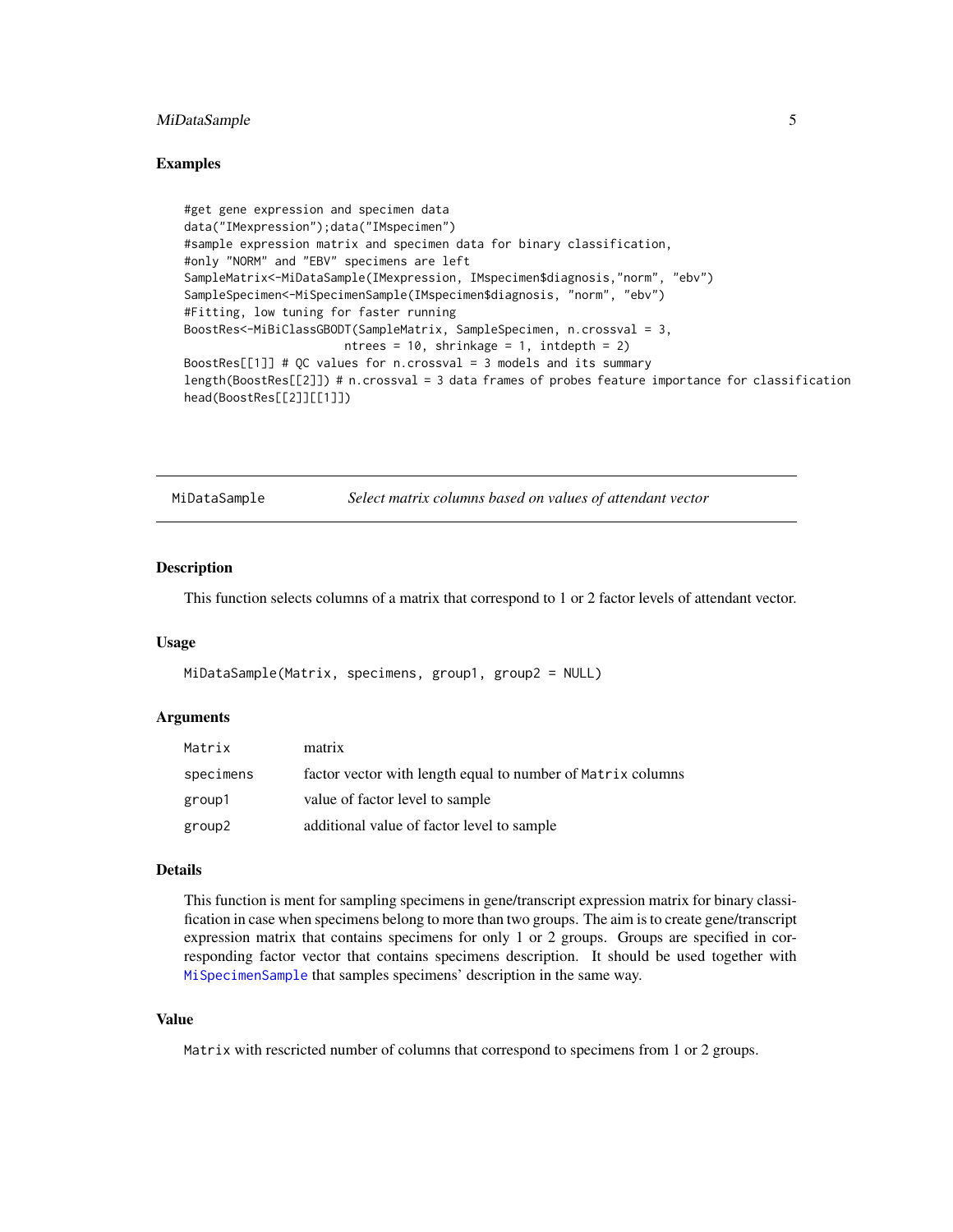#### <span id="page-5-0"></span>Author(s)

Elena N. Filatova

# See Also

[MiSpecimenSample](#page-16-1)

# Examples

```
#get gene expression and specimen data
data("IMexpression");data("IMspecimen")
dim(IMexpression) # 100 columns (genes/transcripts) - 89 specimens
colnames(IMexpression)[1:10] # look at first 10 columns of matrix - specimens IDs
IMspecimen[1:10,] # specimens IDs and group factor - diagnoses in attendant vector
# note that specimens in matrix columns are in the same order as specimens in description data
# select specimens with only EBV and NORM diagnoses (and sample the description data as well)
SampleMatrix<-MiDataSample(IMexpression, IMspecimen$diagnosis, "ebv", "norm")
SampleSamples<-MiSpecimenSample(IMspecimen$diagnosis, "ebv", "norm")
dim(SampleMatrix)# only 68 specimens with EBV and NORM diagnoses left
colnames(SampleMatrix)[1:10]
SampleSamples[1:10] # corresponding diagnoses
```

| MiFracData | Subset an expression matrix based on probe's feature importance |  |  |  |
|------------|-----------------------------------------------------------------|--|--|--|
|            |                                                                 |  |  |  |

# Description

This function reduces the number of rows (probes) in gene/transcript expression matrix, leaving only those that have the biggest feature importance for binary classification.

### Usage

```
MiFracData(Matrix, importance.list, NRows)
```
# Arguments

| Matrix          | numeric matrix of expression data where each row corresponds to a probe (gene,                                                                                                                                                                                                                                      |  |  |  |  |
|-----------------|---------------------------------------------------------------------------------------------------------------------------------------------------------------------------------------------------------------------------------------------------------------------------------------------------------------------|--|--|--|--|
|                 | transcript), and each column correspondes to a specimen (patient). Probe IDs                                                                                                                                                                                                                                        |  |  |  |  |
|                 | must be indicated as matrix row names.                                                                                                                                                                                                                                                                              |  |  |  |  |
| importance.list |                                                                                                                                                                                                                                                                                                                     |  |  |  |  |
|                 | a list of data frames, containing the result of binary classification: probe IDs<br>in first column and probe's feature importance (relative influence) in the second<br>column in the order from most important to the least important for classification.<br>Such list is the MiBiClassGBODT output (Importance). |  |  |  |  |
| <b>NRows</b>    | integer defines how many probes are to be left in the expression matrix.                                                                                                                                                                                                                                            |  |  |  |  |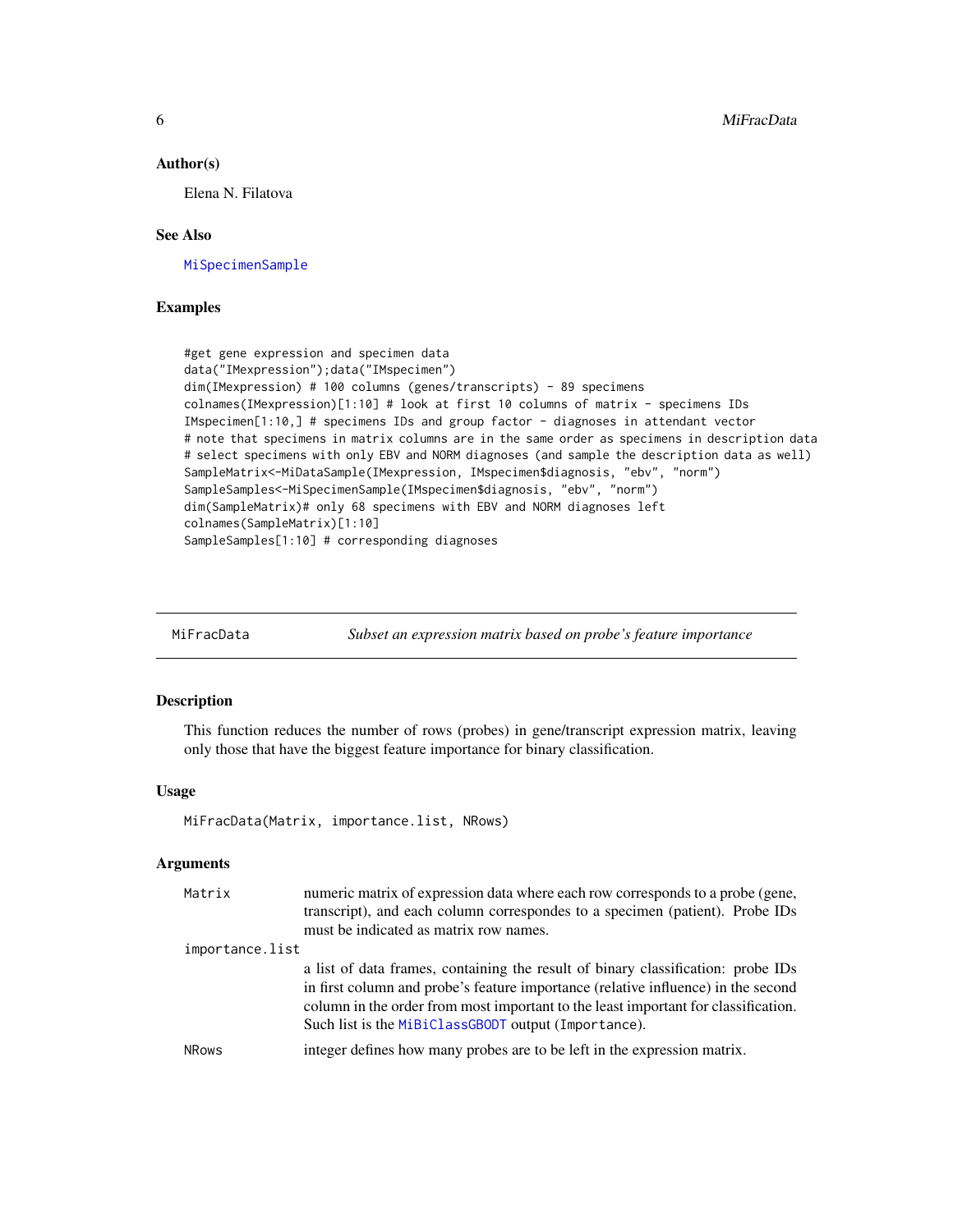#### MiFracData 7

# Details

Function provides gene expression matrix subsetting according to probe's feature importance for binary classification, i.e., feature selection. Feature selection provides better classification and identification of significant genes while "not important" genes are taken away from analysis. The procedure of the pairwise combinations of the feature selection and classification methods are described by Pirooznia et al (2008).

The function is able to use multiple feature importance data at a time to subset one expression matrix. If importance.list contains more than one data frame (i.e., the result of a binary classification for more than one model created during cross-validation), the function selects most important probes from each data frame and then removes the repeats. Thus, the output matrix may contain number of probes more than NRows.

# Value

expression matrix with only selected probes in alphabetical order as rows and all specimens as columns.

### Author(s)

Elena N. Filatova

# References

Pirooznia M., Yang J.Y., Yang M.Q., Deng Y. (2008) A comparative study of different machine learning methods on microarray gene expression data. BMC Genomics 9 (Suppl1), S13. [https:](https://doi.org/10.1186/1471-2164-9-S1-S13) [//doi.org/10.1186/1471-2164-9-S1-S13](https://doi.org/10.1186/1471-2164-9-S1-S13)

#### See Also

#### [MiBiClassGBODT](#page-2-1)

```
# get gene expression and specimen data
data("IMexpression");data("IMspecimen")
#sample expression matrix and specimen data for binary classification,
#only "NORM" and "EBV" specimens are left
SampleMatrix<-MiDataSample(IMexpression, IMspecimen$diagnosis,"norm", "ebv")
dim(SampleMatrix) # 100 probes
SampleSpecimen<-MiSpecimenSample(IMspecimen$diagnosis, "norm", "ebv")
#Fitting, low tuning for faster running
ClassRes<-MiBiClassGBODT(SampleMatrix, SampleSpecimen, n.crossval = 3,
                         ntrees = 10, shrinkage = 1, intdepth = 2)
# List of influence data frames for all 3 models build using cross-validation
# is the 2nd element of BiClassGBODT results
# take 10 most important probes from each model
Sample2Matrix<-MiFracData(SampleMatrix, importance.list = ClassRes[[2]], 10)
dim(Sample2Matrix) # less than 100 probes left
```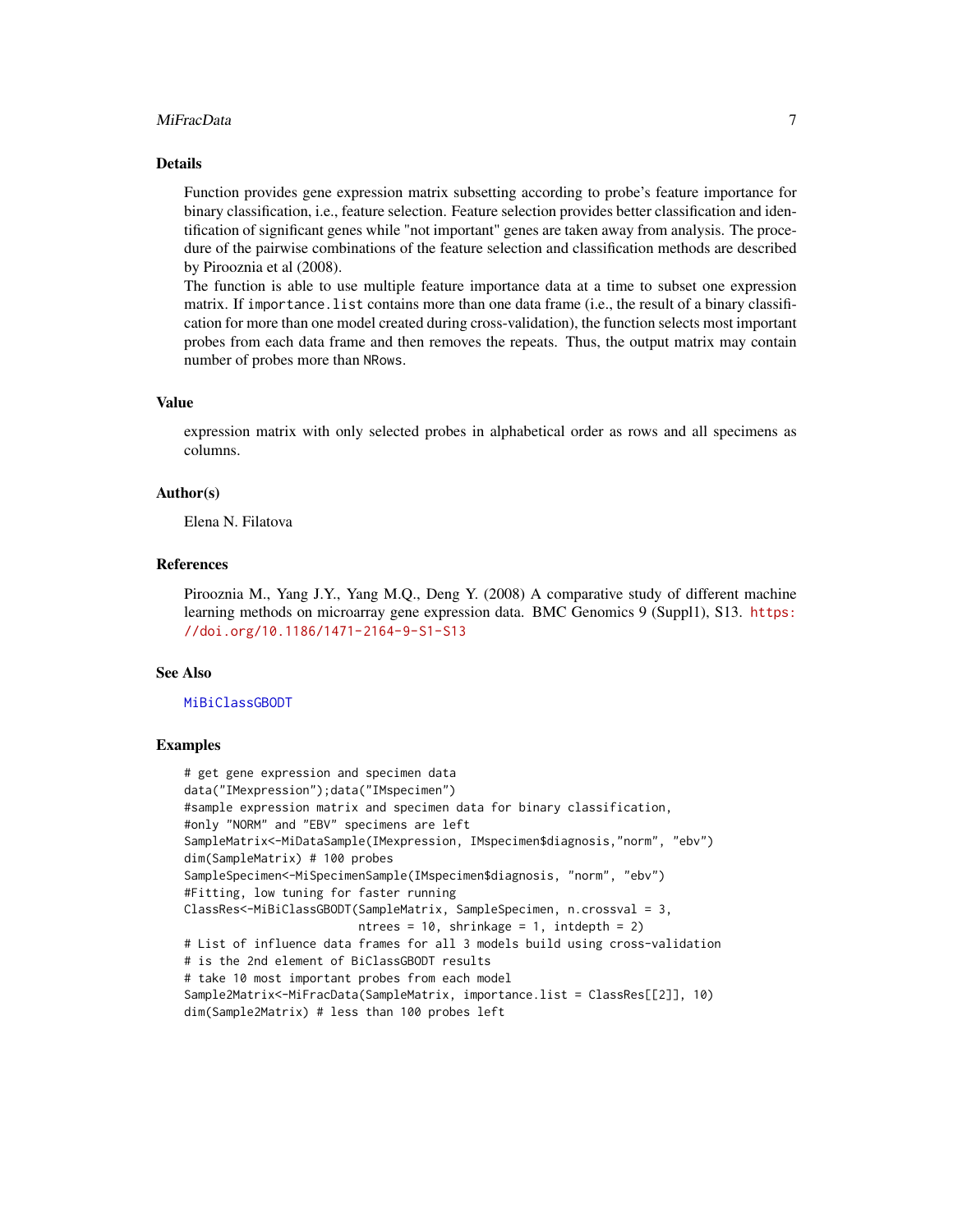<span id="page-7-0"></span>

# **Description**

Counts mean of probes' feature importance for multiple models of binary classification built on microarray gene/transcript expression data

#### Usage

```
MiInflCount(importance.list)
```
# Arguments

importance.list

a list of data frames, containing the result of binary classification: probe IDs in first column and probe's feature importance (relative influence) in the second column in the order from most important to the least important for classification. Such list is the [MiBiClassGBODT](#page-2-1) output (Importance).

# Details

This function takes the result of binary classification performed with cross-validation and counts mean of each probe's feature importance (relative influence) gained in all fitted models.

#### Value

a list of 2

data.mean - data frame of probe names (in alphabetical order), their mean feature importance and standard deviation.

data.importance - data frame of probe IDs (in alphabetical order) and their original feature importance values gained in all cross-validation models.

# Author(s)

Elena N. Filatova

#### See Also

[MiBiClassGBODT](#page-2-1)

```
# get gene expression and specimen data
data("IMexpression");data("IMspecimen")
# sample expression matrix and specimen data for binary classification,
# only "NORM" and "EBV" specimens are left
```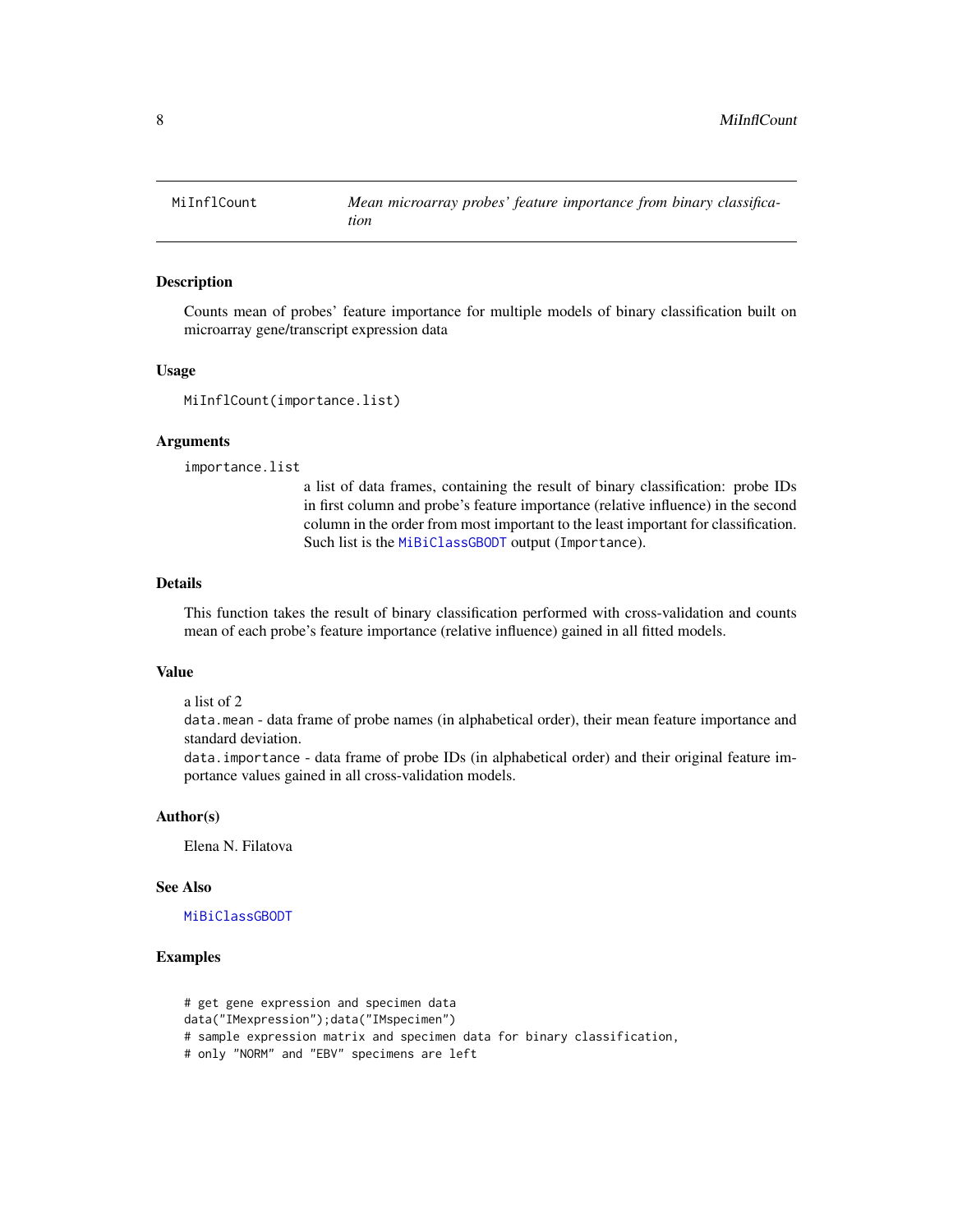```
SampleMatrix<-MiDataSample(IMexpression, IMspecimen$diagnosis,"norm", "ebv")
SampleSpecimen<-MiSpecimenSample(IMspecimen$diagnosis, "norm", "ebv")
#Fitting, low tuning for faster running
ClassRes<-MiBiClassGBODT(SampleMatrix, SampleSpecimen, n.crossval = 3,
                       ntrees = 10, shrinkage = 1, intdepth = 2)
# List of influence data frames for all 3 models build using cross-validation
# is the 2nd element of BiClassGBODT results
Importances<-MiInflCount(ClassRes[[2]])
Importances[[1]][1:10,] # mean and sd. 0s are for low feature importance
Importances[[2]][1:10,] # original values for n.crossval = 3 models
```
<span id="page-8-1"></span>

| MiIntDepthAjust | Ajust maximum depth parameter for fitting generalized boosted regres- |
|-----------------|-----------------------------------------------------------------------|
|                 | sion models                                                           |

#### **Description**

Test maximum depth parameter for microarray data binary classification using gradient boosting over desicion trees.

#### Usage

```
MiIntDepthAjust(Matrix, specimens, test.frac = 5, times = 5,
  ntrees = 1000, shrinkage = 0.1, intdepth = c(1:4))
```
#### Arguments

| Matrix    | numeric matrix of expression data where each row corresponds to a probe (gene,<br>transcript), and each column correspondes to a specimen (patient). |
|-----------|------------------------------------------------------------------------------------------------------------------------------------------------------|
| specimens | factor vector with two levels specifying specimens in the columns of the Matrix                                                                      |
| test.frac | integer specifying fraction of data to use for model testing                                                                                         |
| times     | integer specifying number of trials                                                                                                                  |
| ntrees    | integer specifying the total number of decision trees (boosting iterations).                                                                         |
| shrinkage | numeric specifying the learning rate. Scales the step size in the gradient descent<br>procedure.                                                     |
| intdepth  | vector of integers specifying the maximum depth of each tree. The tested pa-<br>rameter.                                                             |

# Details

test.frac defines fraction of specimens that will be used for model testing. For example, if test.frac=5 then 4/5th of specimens will be used for model fitting (train data) and 1/5th of specimens will be used for model testing (test data). Specimens for test and train data will be selected by random. So with times>1 train and test data will differ each time.

While boosting basis functions are iteratively adding in a greedy fashion so that each additional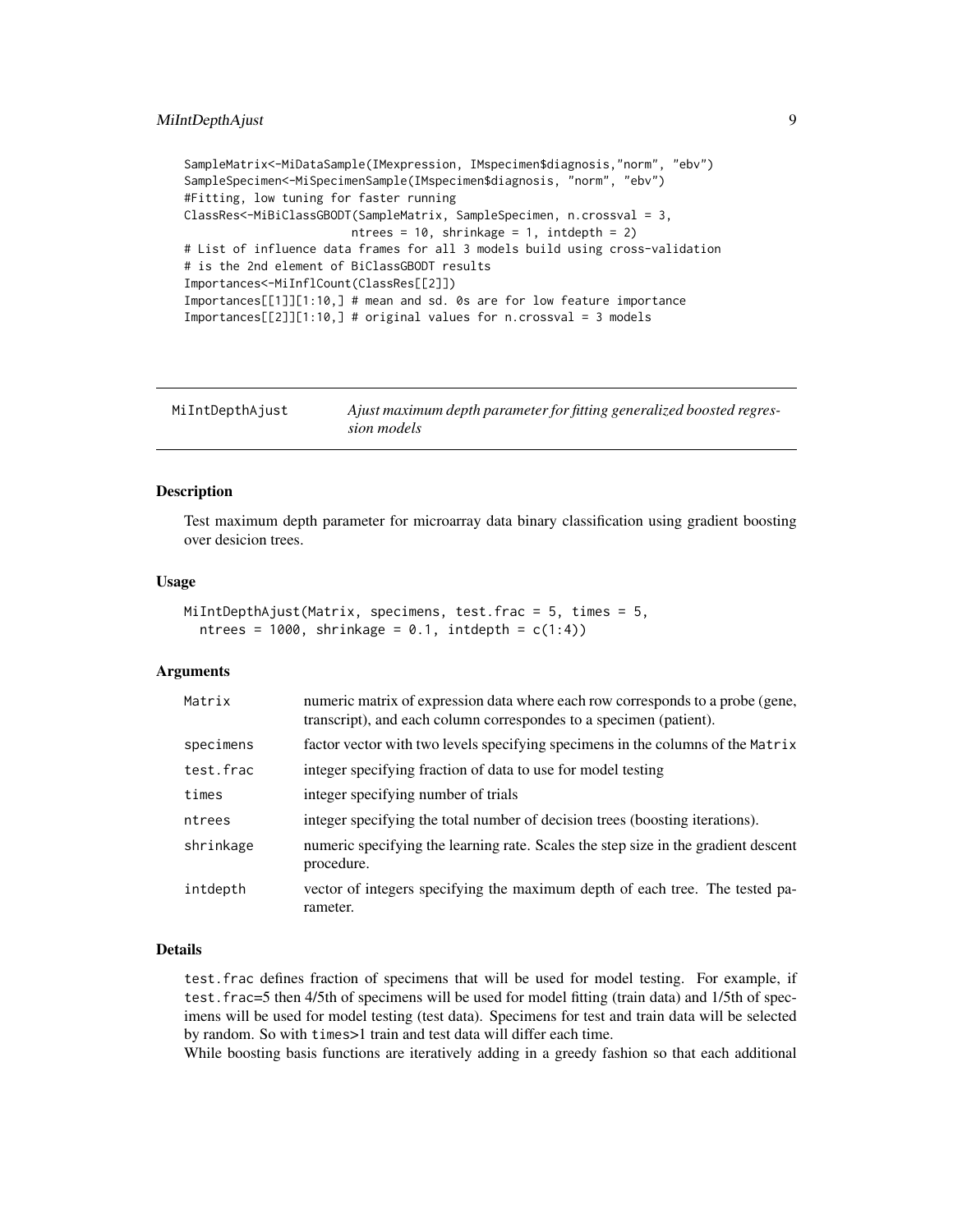basis function further reduces the selected loss function. Gaussian distribution (squared error) is used. ntrees, shrinkage, intdeep are parameters for model tuning. See [gbm](#page-0-0) for details. Use [MiNTreesAjust](#page-11-1) and [MiShrinkAjust](#page-14-1) for ajusting other parameters.

Function is rather time-costing. If specimens are not equally distributed between two classified groups, NA may be produced.

#### Value

list of 2

train.accuracy - a data frame of train data classification accuracy for each intdepth value in each trial and their median.

test.accuracy - a data frame of test data classification accuracy for each intdepth value in each trial and their median.

Also a plot for intdepth versus Accuracy is produced.

# Author(s)

Elena N. Filatova

# See Also

[gbm](#page-0-0), [MiNTreesAjust](#page-11-1), [MiShrinkAjust](#page-14-1)

#### Examples

```
#get gene expression and specimen data
data("IMexpression");data("IMspecimen")
#sample expression matrix and specimen data for binary classification,
#only "NORM" and "EBV" specimens are left
SampleMatrix<-MiDataSample(IMexpression, IMspecimen$diagnosis,"norm", "ebv")
SampleSpecimen<-MiSpecimenSample(IMspecimen$diagnosis, "norm", "ebv")
#Fitting, low tuning for faster running. Test intdepth
set.seed(1)
ClassRes<-MiIntDepthAjust(SampleMatrix, SampleSpecimen, test.frac = 5, times=3,
                          ntrees = 10, shrinkage = 1, intdepth = c(1,2))
ClassRes[[1]] # train accuracy
ClassRes[[2]] # test accuracy
```
MiNorm *Microarray data normalization*

# Description

Normalizes microarray expression intensities using different methods with or without background correction.

#### Usage

```
MiNorm(Matrix, posNC, method = "none", leaveNC = TRUE, BGcor = FALSE)
```
<span id="page-9-0"></span>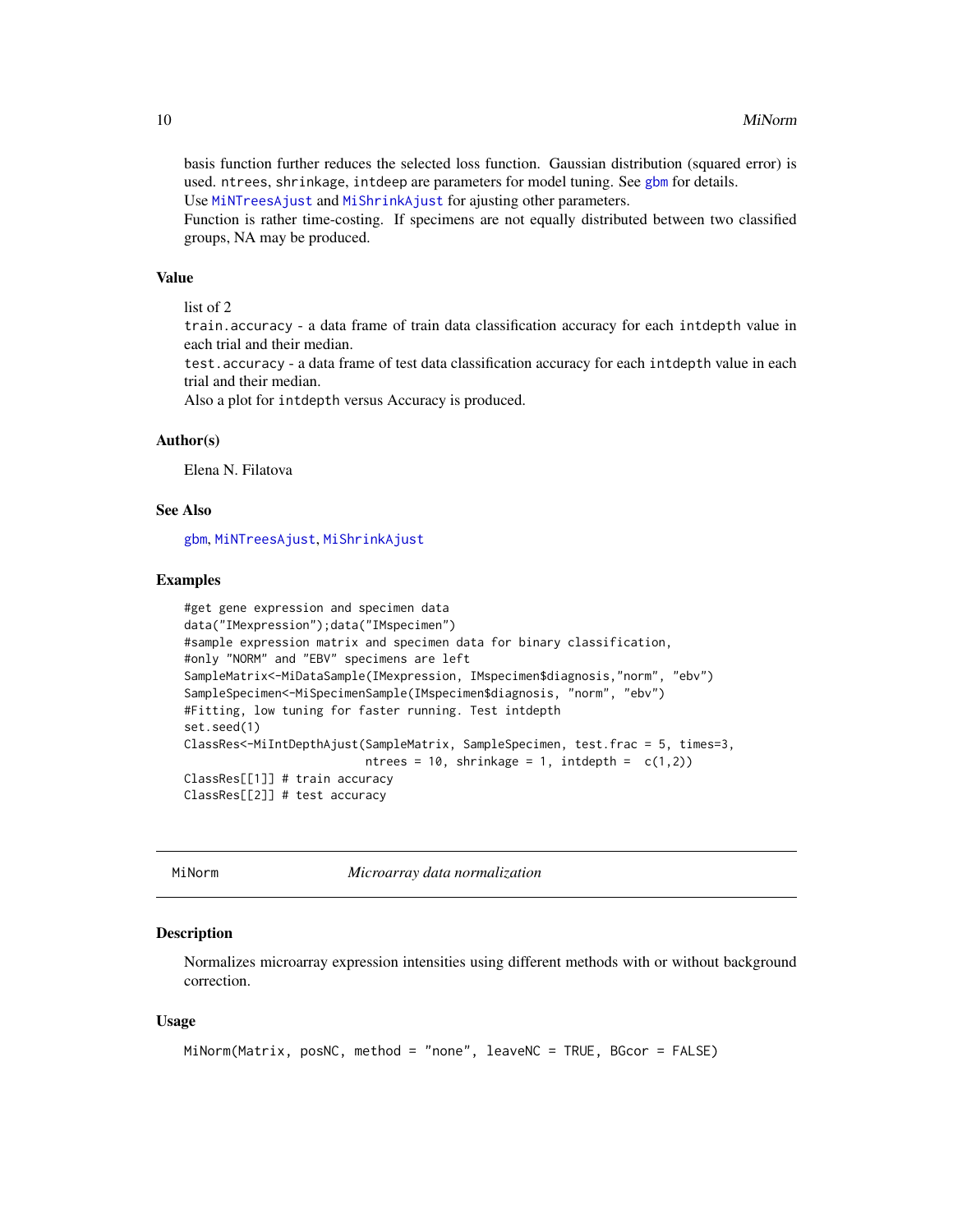#### <span id="page-10-0"></span>MiNorm 2012 **Minimum** 11

#### **Arguments**

| Matrix       | numeric matrix of intensities data where each row corresponds to a probe (gene,<br>transcript), and each column correspondes to a specimen (patient).                                                                                                                                                                                                                                                                                                                                                                |
|--------------|----------------------------------------------------------------------------------------------------------------------------------------------------------------------------------------------------------------------------------------------------------------------------------------------------------------------------------------------------------------------------------------------------------------------------------------------------------------------------------------------------------------------|
| posNC        | numeric vector specifying numbers of rows containing negative controls (non-<br>coding areas). Used for method="SQN" only. Rows with negative controls will<br>be removed from an intensity matrix after the normalization if leaveNC=FALSE.                                                                                                                                                                                                                                                                         |
| method       | character string specifying normalization method. Possible values are: "none"<br>(no normalization) "center" (subtracting the row mean), "scale" (dividing by<br>row standard deviation), "standardize" (subtracting the row mean and divid-<br>ing by row standard deviation - z-score transformation), "range" (ranges from<br>0 to 1), "QN" (normalization based upon quantiles), "SQN" (subset quantile nor-<br>malization using negative control features), "Loess" (cyclicly applying loess<br>normalization). |
| leaveNC      | logical value indicating whether rows with negative control should be deleted<br>from intensity matrix after normalization.                                                                                                                                                                                                                                                                                                                                                                                          |
| <b>BGcor</b> | logical value indicating whether background correction should be done before<br>normalization. Could be used for background correction only (without data nor-<br>malization) if method="none".                                                                                                                                                                                                                                                                                                                      |

#### Details

This function is intended to normalize microarray intensities data between arrays. Background correction is optional.

Background correction method is "normexp", which is based on a convolution model (Ritchie, 2007). See [backgroundCorrect](#page-0-0) for details.

Quantile normalization method implies that we can give each array the same distribution See [normalize.quantiles](#page-0-0) for details.

Subset quantile normalization is performed based on a subset of negative (or non-coding) controls according to (Wu and Aryee, 2010). Number of normal distributions in the mixture approximation is 5, weight given to the parametric normal mixture model is 0.9. See SON for details.

Cyclic loess normalization implements method of Ballman et al (2004), whereby each array is normalized to the average of all the arrays. See [normalizeCyclicLoess](#page-0-0) for details.

#### Value

A matrix of the same dimensions as Matrix containing normalized values with or without background correction. If leaveNC=FALSE the function returns a matrix with normalized values without rows containing negative controls.

# Author(s)

Elena N. Filatova

# References

Ballman K.V., Grill D.E., Oberg A.L. and Therneau T.M. (2004). Faster cyclic loess: normalizing RNA arrays via linear models. Bioinformatics 20, 2778-2786. [https://doi.org/10.1093/](https://doi.org/10.1093/bioinformatics/bth327) [bioinformatics/bth327](https://doi.org/10.1093/bioinformatics/bth327)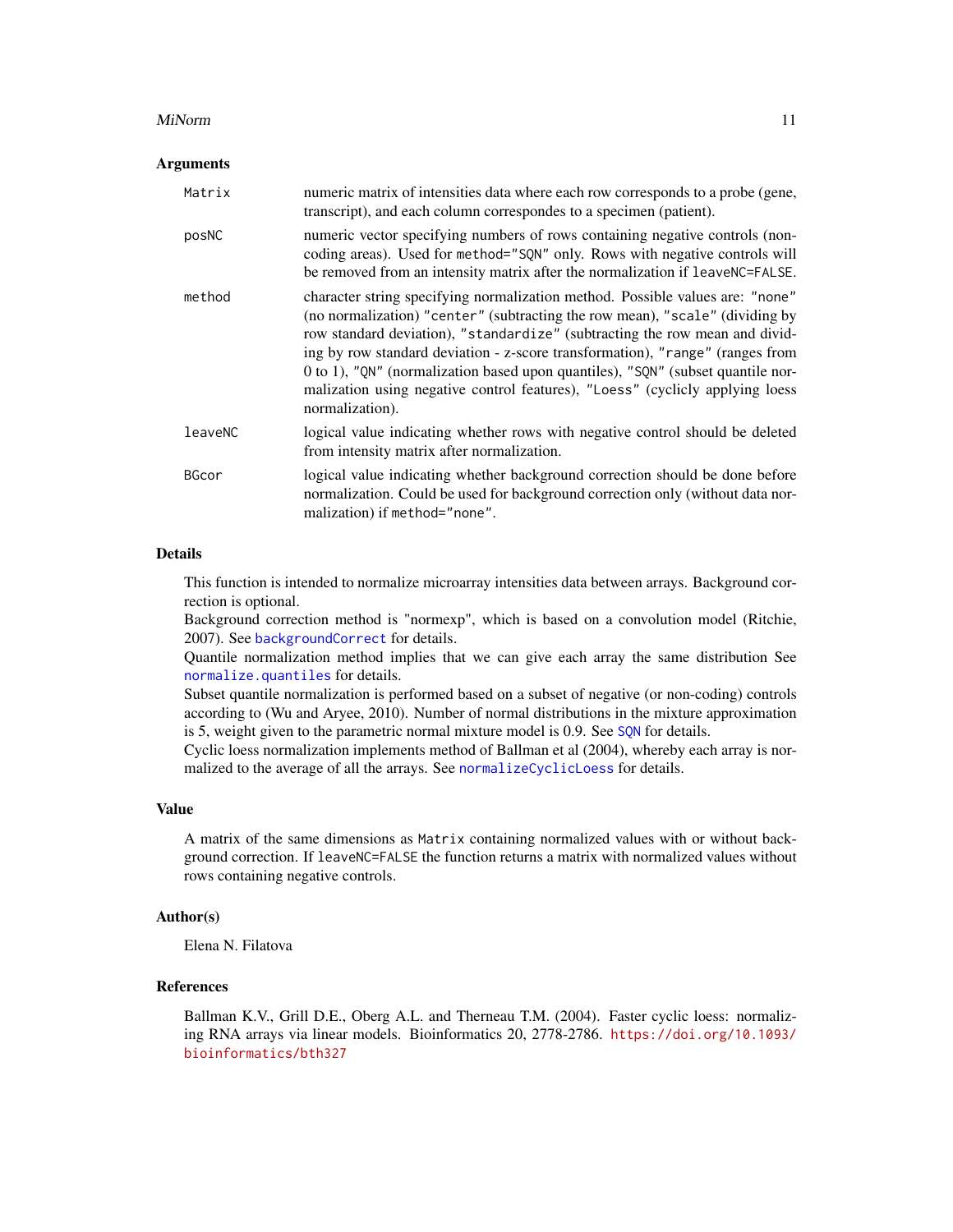<span id="page-11-0"></span>Bolstad B.M., Irizarry R.A., Astrand M. and Speed T.P. (2003) A Comparison of Normalization Methods for High Density Oligonucleotide Array Data Based on Bias and Variance. Bioinformatics 19(2), 185-193. <https://doi.org/10.1093/bioinformatics/19.2.185>

Ritchie M.E., Silver J., Oshlack A., Silver J., Holmes M., Diyagama D., Holloway A. and Smyth G.K. (2007). A comparison of background correction methods for two-colour microarrays. Bioinformatics 23, 2700-2707. <https://doi.org/10.1093/bioinformatics/btm412>

Wu Z and Aryee M. (2010). Subset Quantile Normalization using Negative Control Features. Journal of Computational Biology 17(10), 1385-1395. <https://doi.org/10.1089/cmb.2010.0049>

#### See Also

[backgroundCorrect](#page-0-0), [normalizeCyclicLoess](#page-0-0), [normalize.quantiles](#page-0-0), [SQN](#page-0-0)

#### Examples

```
data("IMexpression")
# Loess normalization
LoMatrix<-MiNorm(IMexpression, method="Loess")
par(mfrow=c(1,2))
boxplot(log2(IMexpression),main="Before normalization")
boxplot(log2(LoMatrix),main="Loess normalization")
par(mfrow=c(1,1))
```
<span id="page-11-1"></span>

| MiNTreesAjust | Ajust number of trees parameter for fitting generalized boosted regres- |
|---------------|-------------------------------------------------------------------------|
|               | sion models                                                             |

#### Description

Test total number of trees parameter for microarray data binary classification using gradient boosting over desicion trees.

#### Usage

```
MiNTreesAjust(Matrix, specimens, test.frac = 5, times = 5,
  ntrees = c(100, 500, 1000, 5000, 10000), shrinkage = 0.1,
  intdepth = 2
```
#### Arguments

| Matrix    | numeric matrix of expression data where each row corresponds to a probe (gene,  |
|-----------|---------------------------------------------------------------------------------|
|           | transcript), and each column correspondes to a specimen (patient).              |
| specimens | factor vector with two levels specifying specimens in the columns of the Matrix |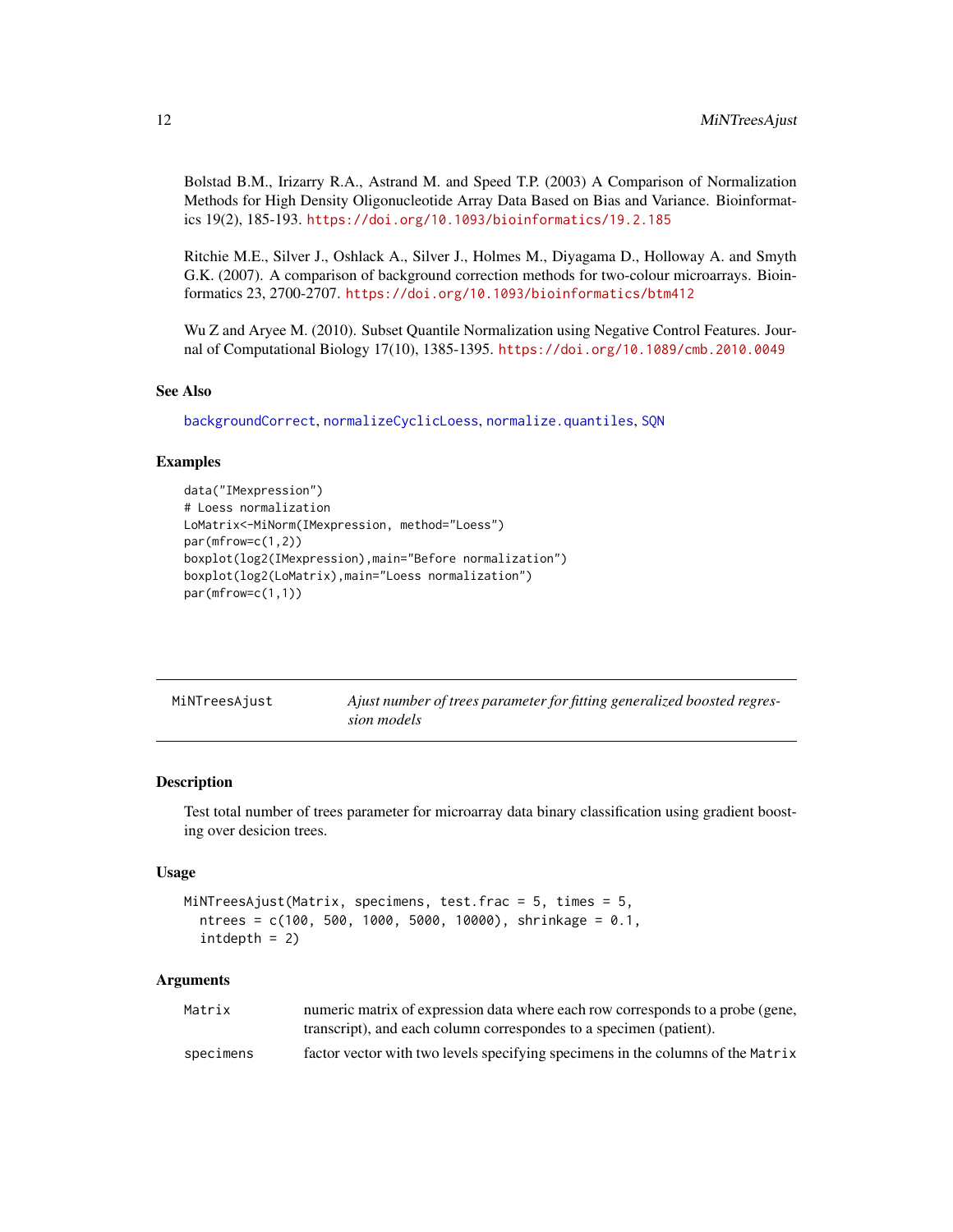# <span id="page-12-0"></span>MiNTreesAjust 13

| test.frac | integer specifying fraction of data to use for model testing                                                      |
|-----------|-------------------------------------------------------------------------------------------------------------------|
| times     | integer specifying number of trials                                                                               |
| ntrees    | vector of integer specifying the total number of decision trees (boosting itera-<br>tions). The tested parameter. |
| shrinkage | numeric specifying the learning rate. Scales the step size in the gradient descent<br>procedure.                  |
| intdepth  | integer specifying the maximum depth of each tree.                                                                |

# **Details**

test.frac defines fraction of specimens that will be used for model testing. For example, if test.frac=5 then 4/5th of specimens will be used for model fitting (train data) and 1/5th of specimens will be used for model testing (test data). Specimens for test and train data will be selected by random. So with times>1 train and test data will differ each time.

While boosting basis functions are iteratively adding in a greedy fashion so that each additional basis function further reduces the selected loss function. Gaussian distribution (squared error) is used. ntrees, shrinkage, intdeep are parameters for model tuning. See [gbm](#page-0-0) for details.

Use [MiIntDepthAjust](#page-8-1) and [MiShrinkAjust](#page-14-1) for ajusting other parameters.

Function is rather time-costing. If specimens are not equally distributed between two classified groups, NA may be produced.

#### Value

list of 2

train.accuracy - a data frame of train data classification accuracy for each ntrees value in each trial and their median.

test.accuracy - a data frame of test data classification accuracy for each ntrees value in each trial and their median.

Also a plot for ntrees versus Accuracy is produced.

#### Author(s)

Elena N. Filatova

# See Also

[gbm](#page-0-0), [MiIntDepthAjust](#page-8-1), [MiShrinkAjust](#page-14-1)

```
#get gene expression and specimen data
data("IMexpression");data("IMspecimen")
#sample expression matrix and specimen data for binary classification,
#only "NORM" and "EBV" specimens are left
SampleMatrix<-MiDataSample(IMexpression, IMspecimen$diagnosis,"norm", "ebv")
SampleSpecimen<-MiSpecimenSample(IMspecimen$diagnosis, "norm", "ebv")
#Fitting, low tuning for faster running. Test ntrees
set.seed(1)
ClassRes<-MiNTreesAjust(SampleMatrix, SampleSpecimen, test.frac = 5, times = 3,
```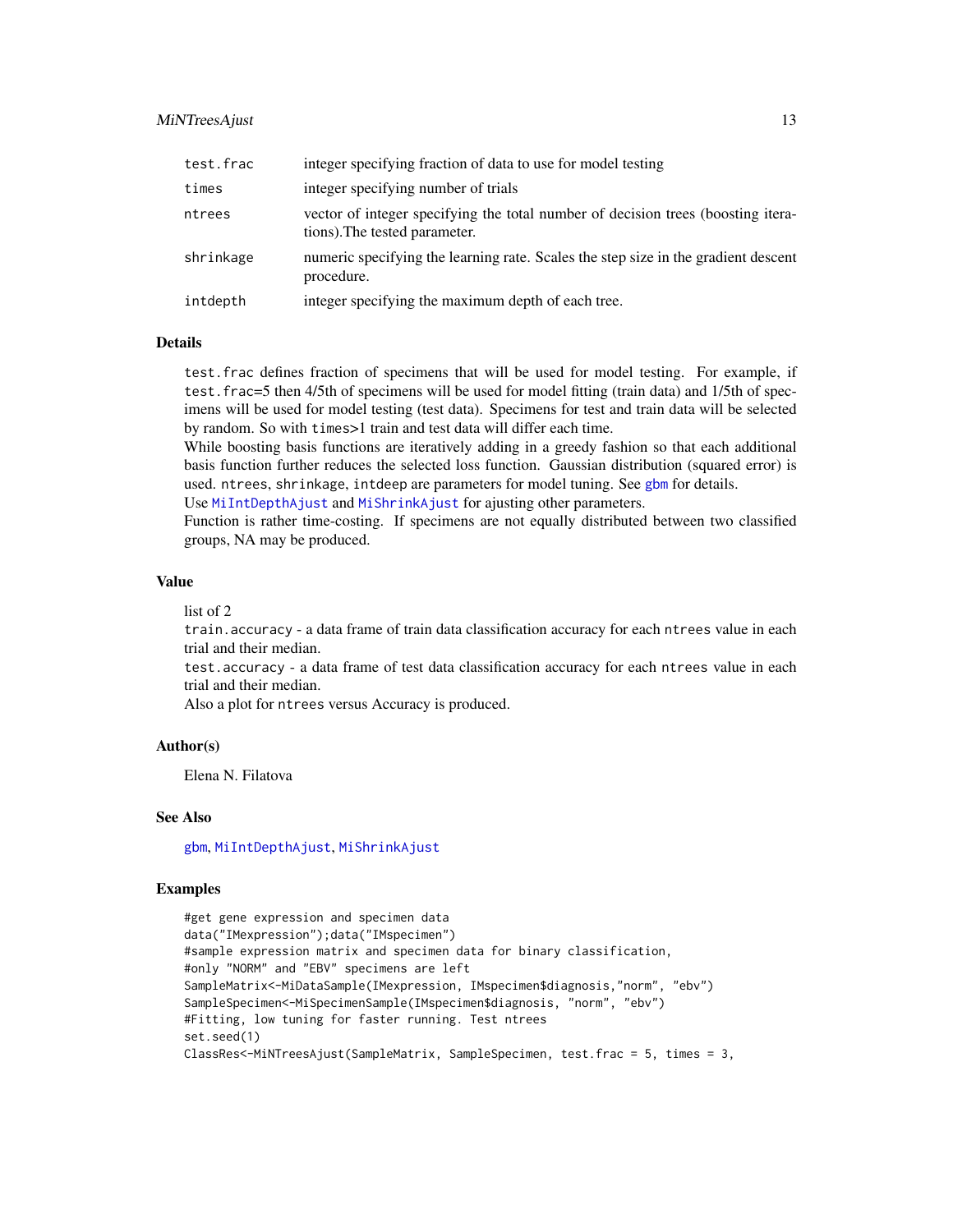```
ntrees = c(10, 20), shrinkage = 1, intdepth = 2)
ClassRes[[1]] # train accuracy
ClassRes[[2]] # test accuracy
```

| MiSelectSignif | Select biological markers with high fold change and classification im- |
|----------------|------------------------------------------------------------------------|
|                | portance                                                               |

# Description

Choose probes which change is biologically significant based on binary classification feature importance, gene expression fold change and statistical significance.

# Usage

```
MiSelectSignif(probes, mean1, mean2, FC.method, infl, stat.val,
  tresh.FC = 0.75, tresh.infl = 0.75, tresh.stat = 0.05)
```
# Arguments

| probes            | character vector of probe (gene, transcript) names.                                                                                                                                                        |
|-------------------|------------------------------------------------------------------------------------------------------------------------------------------------------------------------------------------------------------|
| mean1             | numeric vector of mean values for probes expression in the first group of com-<br>parison.                                                                                                                 |
| mean <sub>2</sub> | numeric vector of mean values for probes expression in the second group of<br>comparison.                                                                                                                  |
| FC.method         | character specifying the method of fold change counting. Possible values are:<br>"absolute" (mean1-mean2), "percent" ((mean1*100/mean2)-100), "ratio" (mean1/<br>mean2), "Log2.ratio" (log2(mean1-mean2)). |
| infl              | numeric vector of mean values for probes feature importance (relative influence)<br>from binary classification.                                                                                            |
| stat.val          | numeric vector of statistical significance (p-value, q-value) for testing differ-<br>ences of mean1 and mean2.                                                                                             |
| tresh.FC          | numeric from o to 1 specifying the tresh hold for fold change FC parameters<br>(quantile).                                                                                                                 |
| tresh.infl        | numeric from o to 1 specifying the tresh hold for feature importance infl pa-<br>rameters (quantile).                                                                                                      |
| tresh.stat        | numeric from o to 1 specifying the tresh hold for statistical significance stat.val.                                                                                                                       |
|                   |                                                                                                                                                                                                            |

# Details

The order must be the same for all parameters.

This function marks as "markers" probes that statistically significant change their expression in two groups of comparison with high (over tresh hold) fold change and feature importance from binary classification.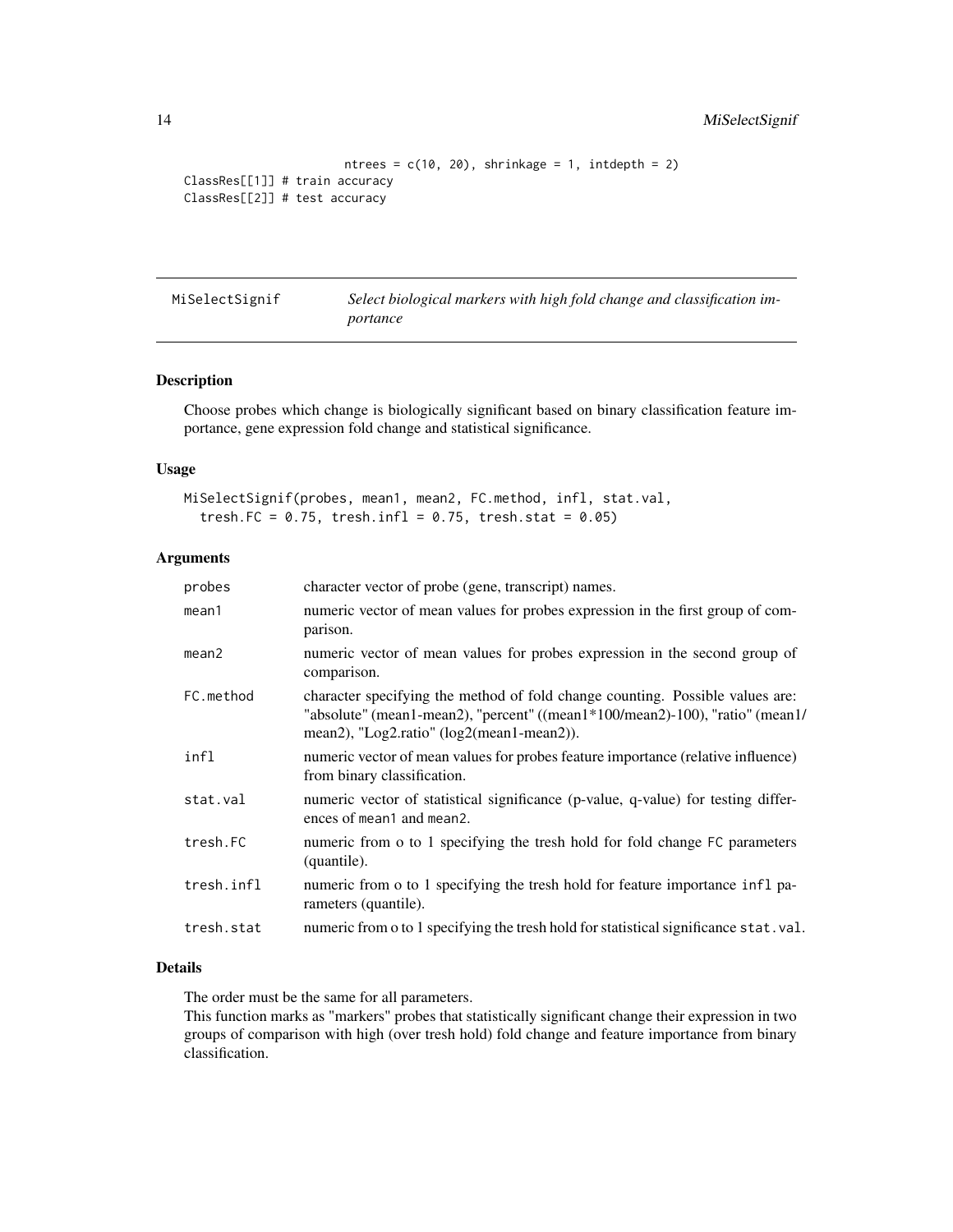# <span id="page-14-0"></span>MiShrinkAjust 15

# Value

data frame of probe names, their fold change values, statistical significance values, feature inportance values and marker values.

# Author(s)

Elena N. Filatova

# Examples

```
probes<-paste("probe", 1:50, sep="") #probes
mean1<-rnorm(50, mean=0, sd=1) #means
mean2 <- rnorm(50, mean=5, sd=1)
infl<-c(1:50) # influence
stat.val<-rep(c(0.05, 0.04), c(20, 30))
Result<-MiSelectSignif(probes, mean1, mean2, FC.method="absolute", infl, stat.val,
                      tresh.FC=0.75, tresh.infl=0.75, tresh.stat=0.05)
Result[1:5,]
```
<span id="page-14-1"></span>

| MiShrinkAjust | Ajust learning rate parameter for fitting generalized boosted regres- |
|---------------|-----------------------------------------------------------------------|
|               | sion modelsfor fitting generalized boosted regression models          |

# Description

Test learning rate (shrinkage) parameter for microarrat data binary classification using gradient boosting over desicion trees.

# Usage

```
MiShrinkAjust(Matrix, specimens, test.frac = 5, times = 5,
 ntrees = 1000, shrinkage = c(0.001, 0.01, 0.1), intdepth = 2)
```
#### Arguments

| Matrix    | numeric matrix of expression data where each row corresponds to a probe (gene,<br>transcript), and each column correspondes to a specimen (patient). |
|-----------|------------------------------------------------------------------------------------------------------------------------------------------------------|
| specimens | factor vector with two levels specifying specimens in the columns of the Matrix                                                                      |
| test.frac | integer specifying fraction of data to use for model testing                                                                                         |
| times     | integer specifying number of trials                                                                                                                  |
| ntrees    | integer specifying the total number of decision trees (boosting iterations).                                                                         |
| shrinkage | numeric vector specifying the learning rate. Scales the step size in the gradient<br>descent procedure. The tested parameter.                        |
| intdepth  | vinteger specifying the maximum depth of each tree.                                                                                                  |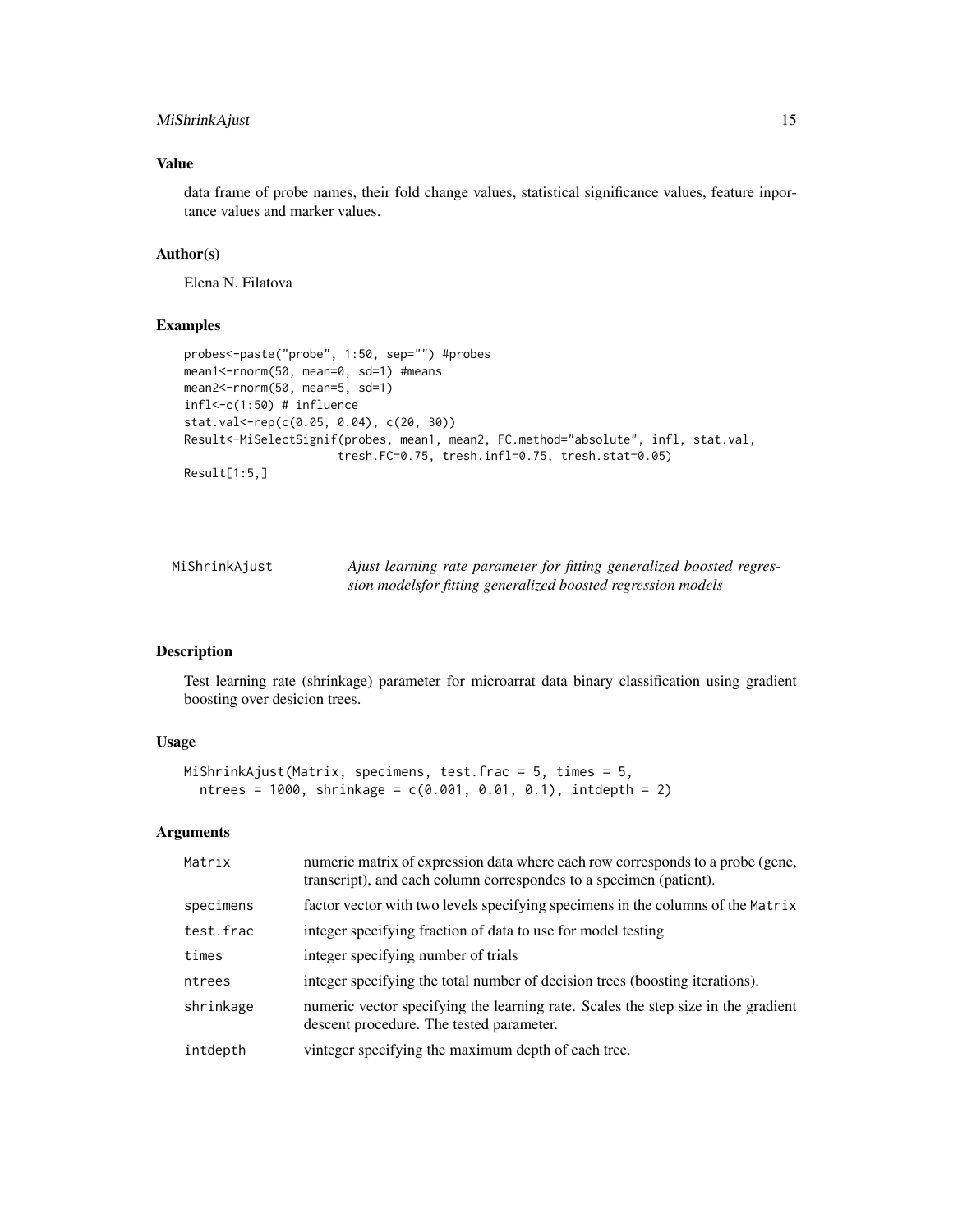# Details

test.frac defines fraction of specimens that will be used for model testing. For example, if test.frac=5 then 4/5th of specimens will be used for model fitting (train data) and 1/5th of specimens will be used for model testing (test data). Specimens for test and train data will be selected by random. So with times>1 train and test data will differ each time.

While boosting basis functions are iteratively adding in a greedy fashion so that each additional basis function further reduces the selected loss function. Gaussian distribution (squared error) is used. ntrees, shrinkage, intdeep are parameters for model tuning. See [gbm](#page-0-0) for details.

Use [MiIntDepthAjust](#page-8-1) and [MiNTreesAjust](#page-11-1) for ajusting other parameters.

Function is rather time-costing. If specimens are not equally distributed between two classified groups, NA may be produced.

# Value

list of 2

train.accuracy - a data frame of train data classification accuracy for each shrinkage value in each trial and their median.

test.accuracy - a data frame of test data classification accuracy for each shrinkage value in each trial and their median.

Also a plot for shrinkage versus Accuracy is produced.

# Author(s)

Elena N. Filatova

#### See Also

[gbm](#page-0-0), [MiIntDepthAjust](#page-8-1), [MiNTreesAjust](#page-11-1)

```
data("IMexpression");data("IMspecimen")
#sample expression matrix and specimen data for binary classification,
#only "NORM" and "EBV" specimens are left
SampleMatrix<-MiDataSample(IMexpression, IMspecimen$diagnosis,"norm", "ebv")
SampleSpecimen<-MiSpecimenSample(IMspecimen$diagnosis, "norm", "ebv")
#Fitting, low tuning for faster running. Test shrinkage
set.seed(1)
ClassRes<-MiShrinkAjust(SampleMatrix, SampleSpecimen, test.frac = 5, times = 3,
                        ntrees = 10, shrinkage = c(0.1, 1), intdepth = 2)
ClassRes[[1]] # train accuracy
ClassRes[[2]] # test accuracy
```
<span id="page-15-0"></span>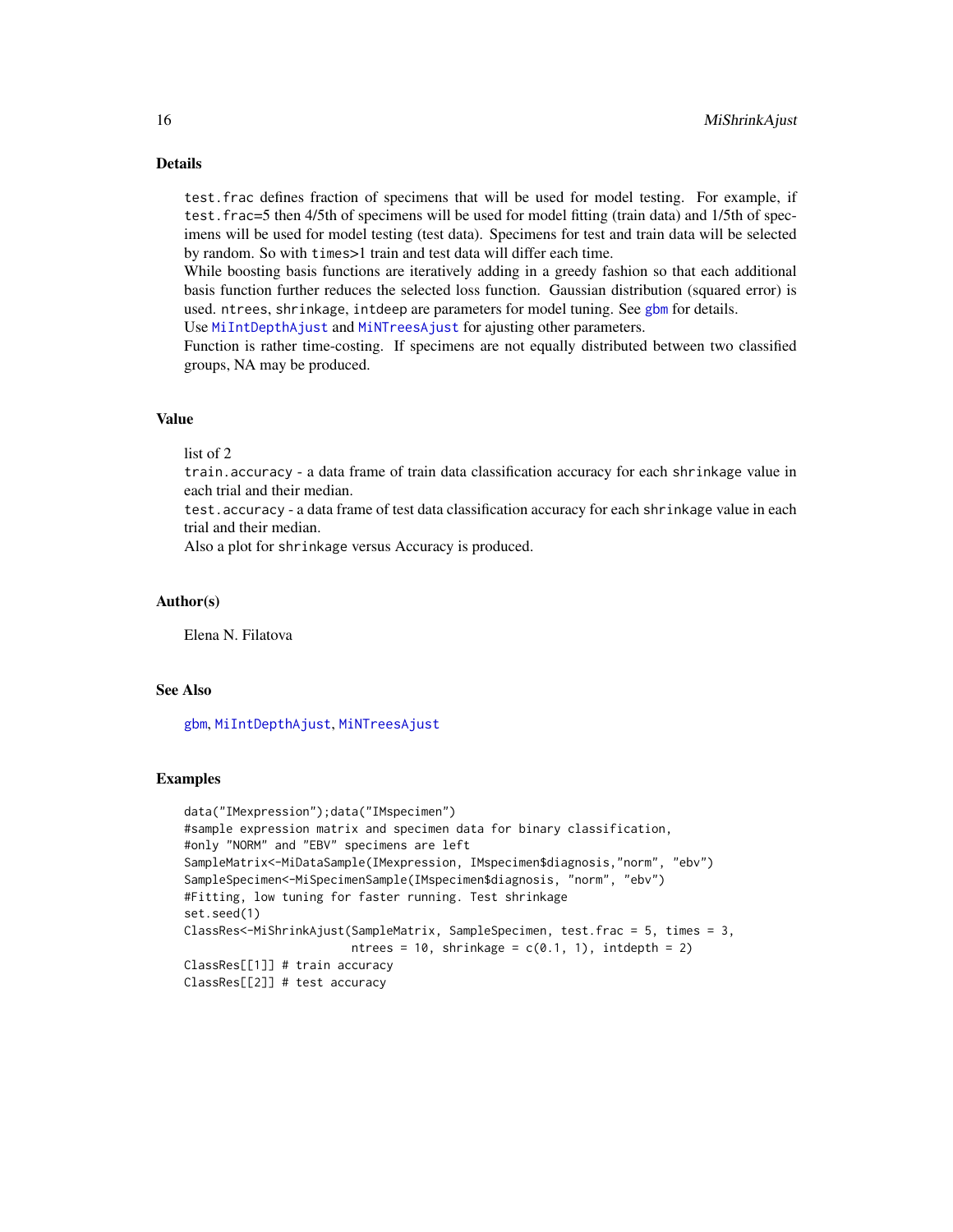<span id="page-16-1"></span><span id="page-16-0"></span>MiSpecimenSample *Select values from factor vector*

#### Description

This function takes factor vector with multiple levels and selects values for 1 or 2 levels only.

# Usage

```
MiSpecimenSample(x, group1, group2 = NULL)
```
#### Arguments

| $\mathsf{x}$ | factor vector                              |
|--------------|--------------------------------------------|
| group1       | value of factor level to sample            |
| group2       | additional value of factor level to sample |

# Details

This function is ment for sampling specimens for binary classification when they belong to more than two groups. The aim is to create factor vector with only two levels specifying specimens in the columns of corresponding microarray expression matrix. It should be used together with [MiDataSample](#page-4-1) that samples columns of microarray expression matrix in the same way.

# Value

factor vector with values for 1 or 2 levels only

#### Author(s)

Elena N. Filatova

#### See Also

[MiDataSample](#page-4-1)

```
#get gene expression and specimen data
data("IMexpression");data("IMspecimen")
dim(IMexpression) # 100 columns (genes/transcripts) - 89 specimens
colnames(IMexpression)[1:10] # look at first 10 columns of matrix - specimens IDs
IMspecimen[1:10,] # specimens IDs and group factor - diagnoses in attendant vector
# note that specimens in matrix columns are in the same order as specimens in description data
# select specimens with only EBV and NORM diagnoses (and sample the description data as well)
SampleMatrix<-MiDataSample(IMexpression, IMspecimen$diagnosis, "ebv", "norm")
SampleSamples<-MiSpecimenSample(IMspecimen$diagnosis, "ebv", "norm")
dim(SampleMatrix)# only 68 specimens with EBV and NORM diagnoses left
```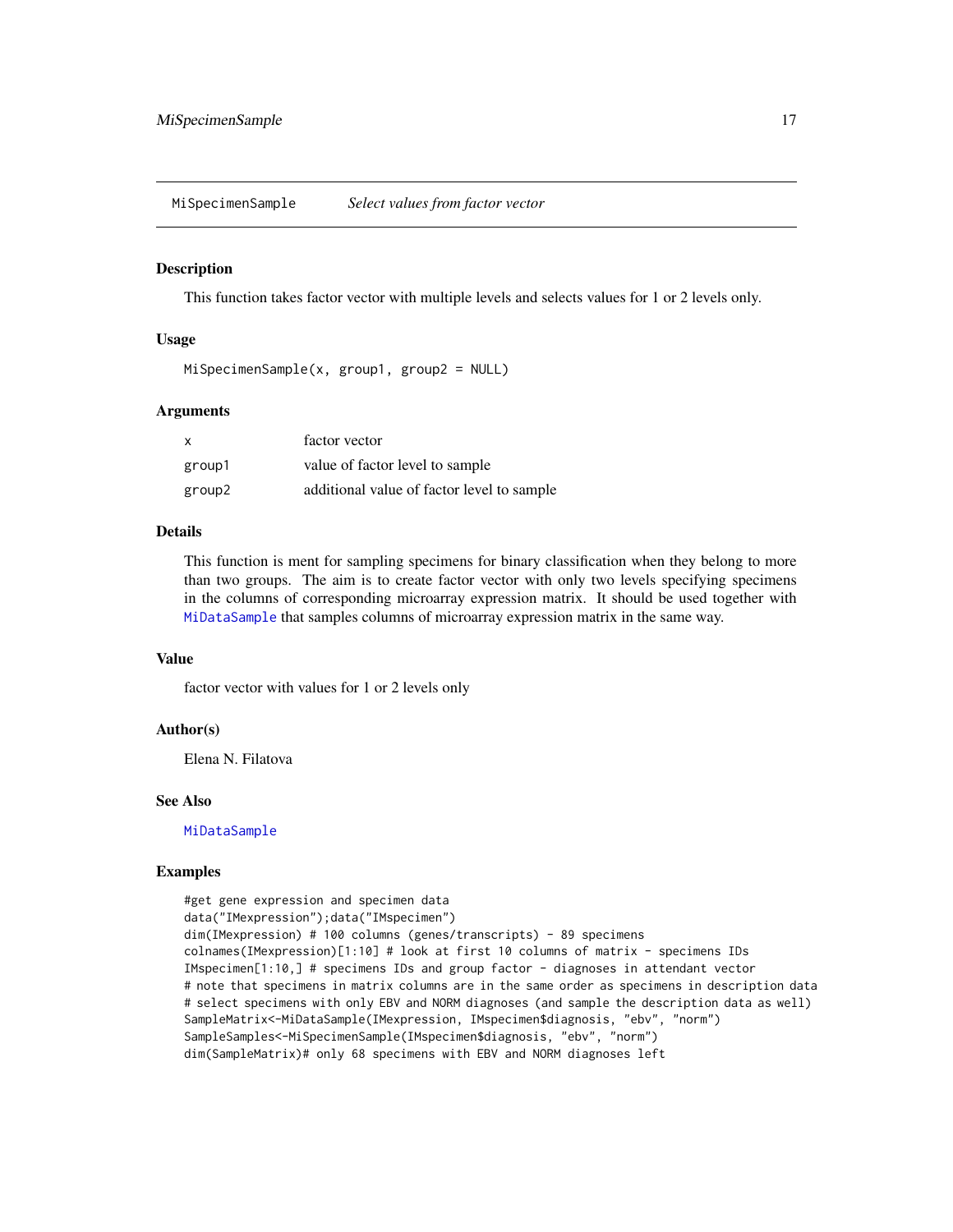```
colnames(SampleMatrix)[1:10]
SampleSamples[1:10] # corresponding diagnoses
```
MiStatCount *FDR for microarray gene expression data*

# Description

Performs descriptive statistics and FDR test for microarray expression matrix

# Usage

MiStatCount(Matrix, specimens)

# Arguments

| Matrix    | numeric matrix of expression data where each row corresponds to a probe (gene,   |
|-----------|----------------------------------------------------------------------------------|
|           | transcript), and each column correspondes to a specimen (patient).               |
| specimens | factor vector with two levels specifying specimens in the columns of the Matrix. |

# Details

This function takes matrix of expression data and performs T-test with FDR correction for two groups for each probe.

T-test is a two-sided, two-class with equal variances against the null hypothesis 'mean1=mean2' for each row. See [rowttests](#page-0-0) for details.

# Value

a data frame containing for each probe: mean and sd values for both groups, difference of means, p-value for T-test and q-value for FDR correction.

# Author(s)

Elena N. Filatova

# References

Welch B.L.(1951) On the comparison of several mean values: an alternative approach. Biometrika 38, 330-336. <https://doi.org/10.1093/biomet/38.3-4.330>

# See Also

[rowttests](#page-0-0)

<span id="page-17-0"></span>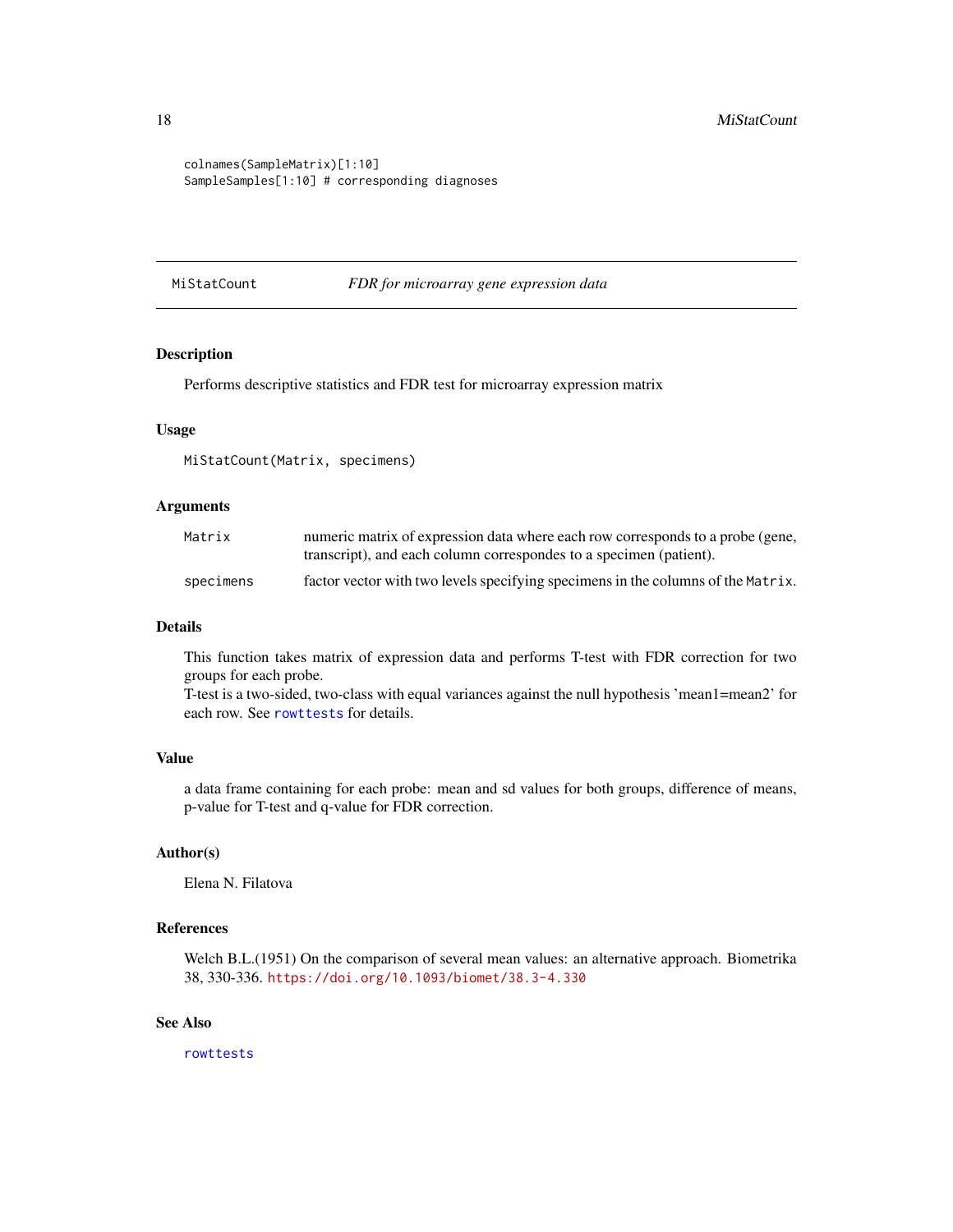# <span id="page-18-0"></span>MiSummarize 19

#### Examples

```
data("IMexpression"); data("IMspecimen") # load data and specimen information
#sampling data and specimen information
ExpData<-MiDataSample(IMexpression, IMspecimen$diagnosis,"ebv", "norm")
Specimens<-MiSpecimenSample(IMspecimen$diagnosis, "ebv", "norm")
#Counting statistics
StatRes<-MiStatCount(ExpData, Specimens)
head(StatRes)
```
MiSummarize *Microarray data summarization*

#### Description

Counts median of intensities for multiple probes that target one gene/transcript.

### Usage

MiSummarize(Matrix, sep, method = "median")

#### Arguments

| Matrix | numeric matrix of intensities data where each row corresponds to a probe (gene,<br>transcript), and each column correspondes to a specimen (patient). Row names<br>of Matrix should contain probe IDs that consist of three terms: gene name -<br>transcript name - probe name. |
|--------|---------------------------------------------------------------------------------------------------------------------------------------------------------------------------------------------------------------------------------------------------------------------------------|
| sep    | a character string to separate the terms in probe IDs.                                                                                                                                                                                                                          |
| method | character string specifying summarization method. Possible values are "median"<br>and "mean".                                                                                                                                                                                   |

#### Details

This function is used for summarizing expression intensities data when multiple probes target one gene/transcript. Row names of Matrix should contain probe IDs that consist of 3 terms: "Gene name - sep - transcript name - sep - probe name" (for example, "AGTR2.ALL" - for gene, only one probe; "AGTR2.NM\_000686.z1" - 1st probe to AGTR2 NM\_000686 mRNA transcript).

# Value

gene/transcript expression matrix with median/mean of expression intensities for each gene/transcript.

### Author(s)

Elena N. Filatova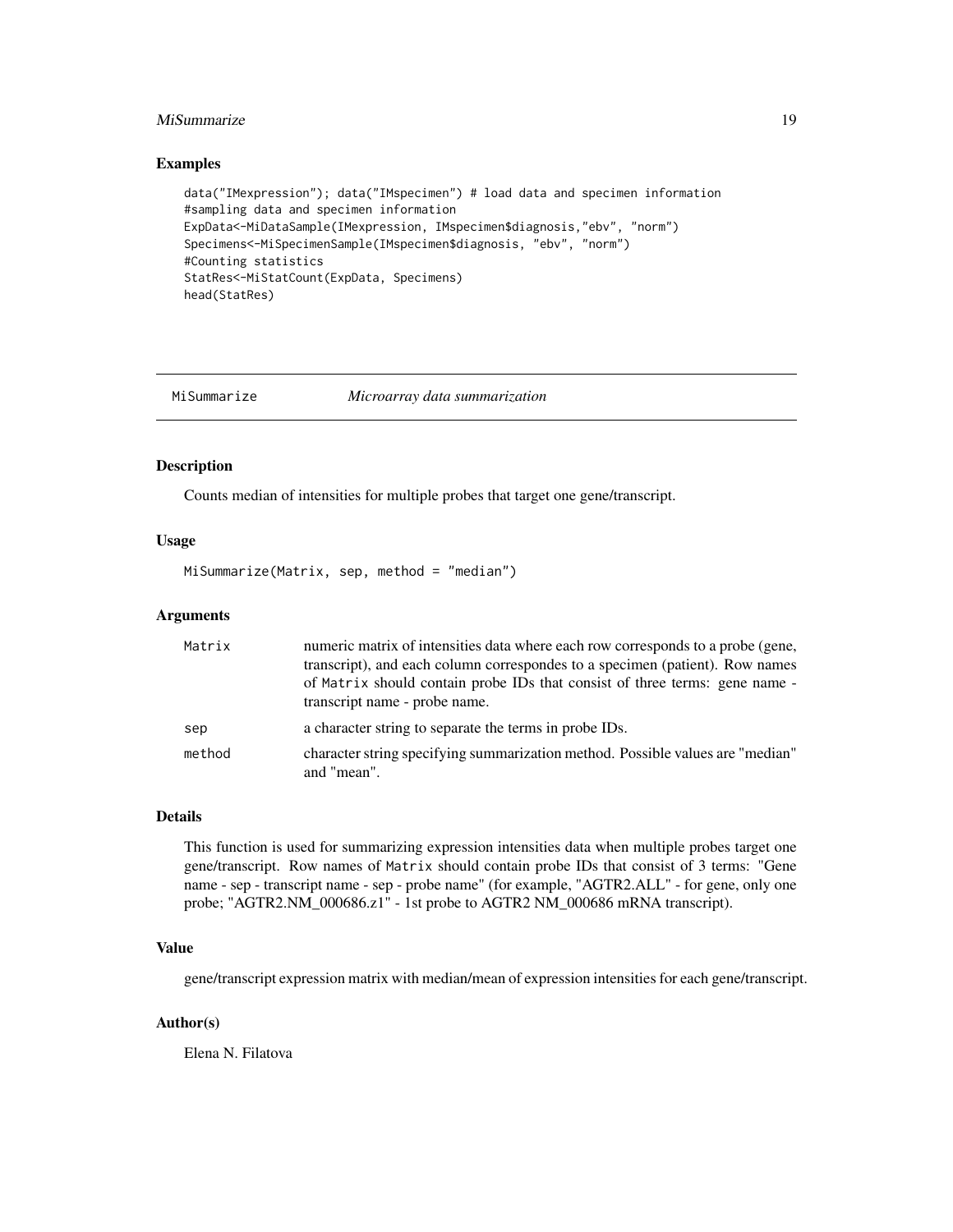20 MiSummarize

```
data("IMexpression") # load data
# See 5 zonds to AGTR2.NM_000686
IMexpression [1:10, 1:5]
SumMatrix<-MiSummarize(IMexpression, sep=".")
# now there is median expression for AGTR2.NM_000686
SumMatrix[ 1:10, 1:5]
```